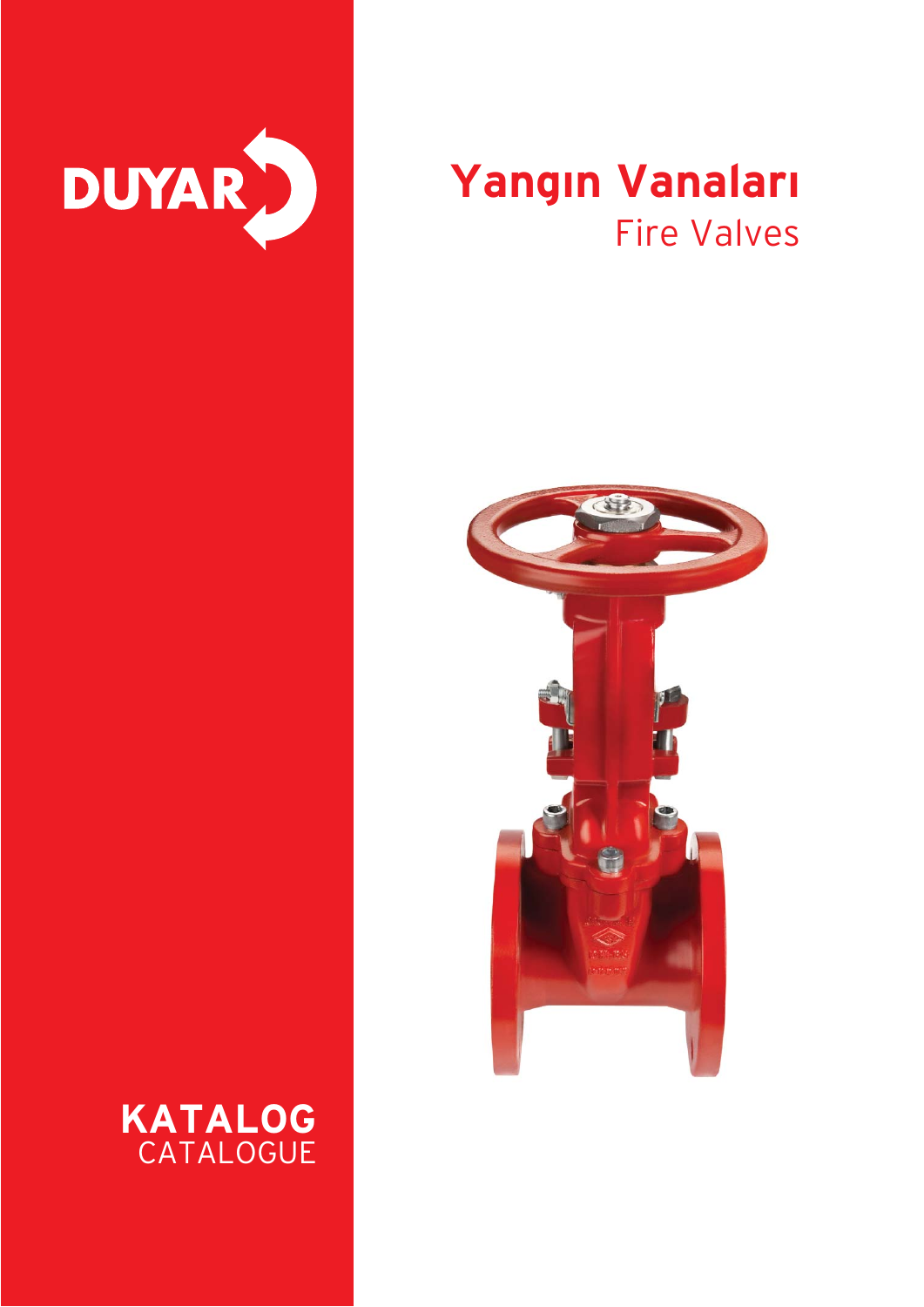## **ELASTOMER S‹TL‹ SÜRGÜLÜ VANA (FLANfiLI)**

**FM** 

**APPROVED** 

RESILIENT SEATED GATE VALVE OS&Y TYPE , FLANGED END

**SSP** 

#### PN 12 ( 12 Bar, 175 PSI )



|                 | <b>MALZEME ÖZELLİKLERİ / MATERIALS</b>      |                  |                               |                                  |  |  |  |  |  |  |
|-----------------|---------------------------------------------|------------------|-------------------------------|----------------------------------|--|--|--|--|--|--|
| <b>PARÇA NO</b> | <b>PARÇA ADI</b>                            | <b>PART NAME</b> | <b>MALZEME</b>                | <b>MATERIAL</b>                  |  |  |  |  |  |  |
|                 | <b>GÖVDE</b>                                | <b>BODY</b>      | <b>EN JS1020</b>              | <b>EN JS1020</b>                 |  |  |  |  |  |  |
| 2               | <b>KAPAK</b>                                | <b>BONNET</b>    | <b>EN JS1020</b>              | <b>EN JS 1020</b>                |  |  |  |  |  |  |
| $\overline{3}$  | <b>VOLAN</b>                                | <b>HANDWHEEL</b> | <b>EN JL 1040</b>             | <b>EN JL 1040</b>                |  |  |  |  |  |  |
| 4               | <b>MIL</b>                                  | <b>STEM</b>      | <b>PASLANMAZ ÇELİK</b>        | <b>STAINLESS STEEL</b>           |  |  |  |  |  |  |
| 5               | SÜRGÜ                                       | <b>WEDGE</b>     | KAUCUK KAPLI SFERO/ EN JS1020 | EPDM ENCAPSULATED DI/ EN JS 1020 |  |  |  |  |  |  |
| 6               | <b>CONTA</b>                                | <b>GASKET</b>    | NBR/EPDM                      | <b>NBR/EPDM</b>                  |  |  |  |  |  |  |
| 7               | <b>SALMASTRA SOMUNU   PACKING SUPPORTER</b> |                  | PİRİNC, CuZn40Pb2             | BRASS, CuZn40Pb2                 |  |  |  |  |  |  |

#### **ELASTOMER SİTLİ SÜRGÜLÜ VANA, YÜKSELEN MİLLİ (FLANŞLI)** Resilient Seated Gate Valve OS&Y Type, Flanged End

| Anma Basıncı, Nominal Pressure | <b>PN</b>   |      | 12 Bar, 175 PSI |      |      |       |
|--------------------------------|-------------|------|-----------------|------|------|-------|
| Anma Capi, Nominal Diameter    | DN          | 65   | 80              | 100  | 150  | 200   |
| Vana Boyutları                 |             | 150  | 185             | 220  | 285  | 405   |
| <b>Valve Dimensions</b>        |             | 140  | 170             | 190  | 210  | 250   |
|                                | <b>Hmax</b> | 460  | 520             | 590  | 775  | 985   |
|                                | <b>Hmin</b> | 395  | 440             | 490  | 625  | 785   |
| Ağırlık / Weight               | Kg.         | 11.5 | 18.5            | 29.1 | 52.2 | 126.8 |

| DIZAYN / DESING                 | <b>TS EN 1171</b>          |              | <b>SICAKLIK / BASINÇ</b><br><b>TEMPERATURE / PRESSURE</b> | <b>UYGULAMALAR</b>       | <b>APPLICATIONS</b>    |
|---------------------------------|----------------------------|--------------|-----------------------------------------------------------|--------------------------|------------------------|
| FLANS BAĞLANTI ÖLÇÜLERİ         | <b>TS ISO 7005-2</b>       |              |                                                           |                          |                        |
| <b>FLANGED AND THEIR JOINTS</b> | <b>BS EN 1092-2</b>        |              |                                                           | Yangın Koruma Sistemleri | <b>Fire Protection</b> |
| <b>ALINDAN ALINA BOYUTLAR</b>   | <b>TS EN 558-1 SERI 14</b> | $^{\circ}$ C | $-10$ + 100                                               |                          | <b>Services</b>        |
| <b>FACE TO FACE DIMENSIONS</b>  |                            |              |                                                           |                          |                        |
| <b>TESTLER / TESTS</b>          | FM 1120 / 1130             | <b>PN</b>    | 12 bar / 175 PSI                                          |                          |                        |







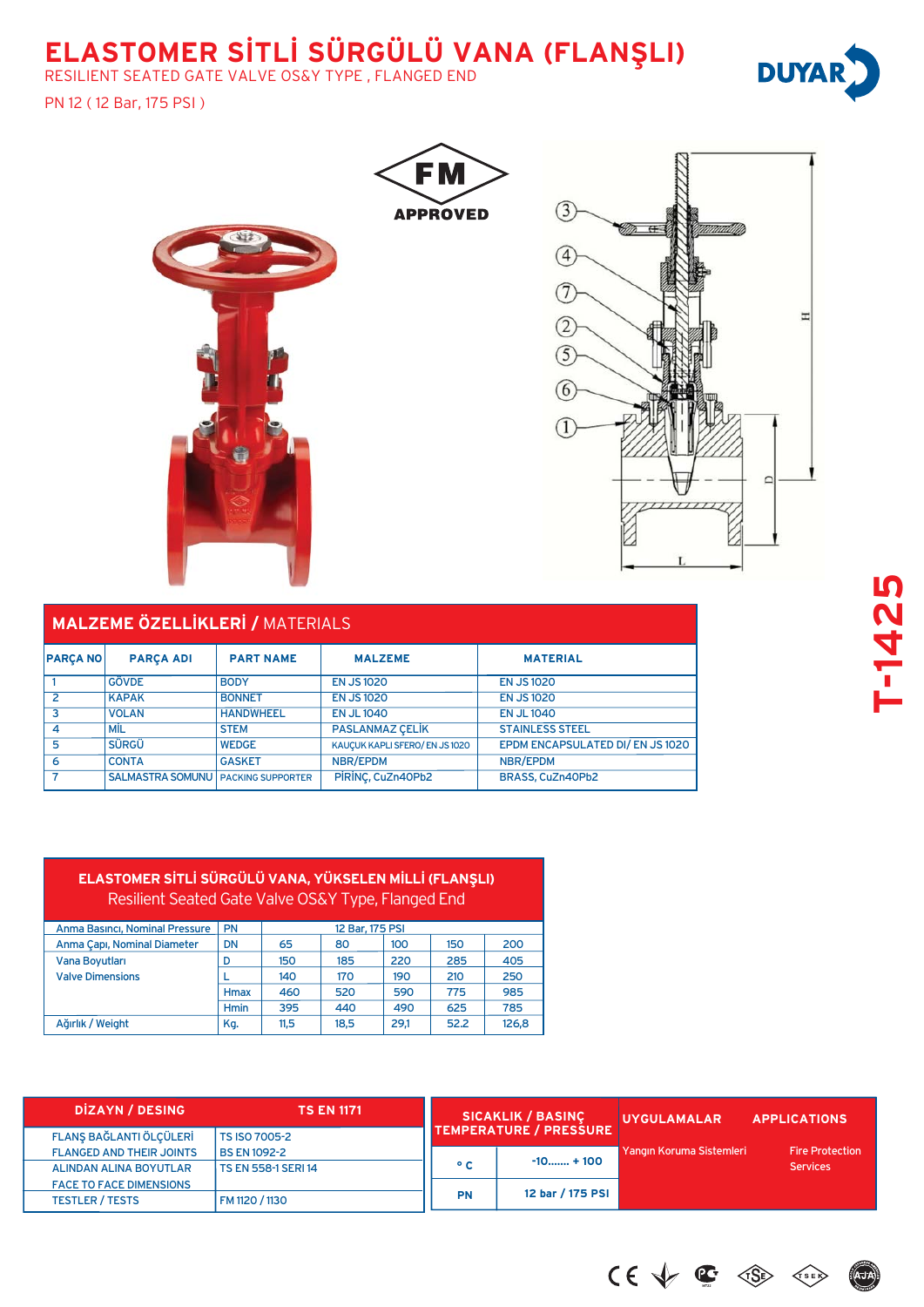## **ELASTOMER SİTLİ SÜRGÜLÜ VANA (YİVLİ)**

RESILIENT SEATED GATE VALVE OS&Y TYPE , GROOVED END

#### PN 12 ( 12 Bar, 175 PSI )



|                 | <b>MALZEME ÖZELLİKLERİ / MATERIALS</b> |                          |                               |                                |  |  |  |  |  |  |
|-----------------|----------------------------------------|--------------------------|-------------------------------|--------------------------------|--|--|--|--|--|--|
| <b>PARÇA NO</b> | <b>PARÇA ADI</b>                       | <b>PART NAME</b>         | <b>MALZEME</b>                | <b>MATERIAL</b>                |  |  |  |  |  |  |
|                 | <b>GÖVDE</b>                           | <b>BODY</b>              | <b>EN JS1020</b>              | <b>EN JS 1020</b>              |  |  |  |  |  |  |
| $\overline{2}$  | <b>KAPAK</b>                           | <b>BONNET</b>            | <b>EN JS 1020</b>             | <b>EN JS 1020</b>              |  |  |  |  |  |  |
| 3               | <b>VOLAN</b>                           | <b>HANDWHEEL</b>         | <b>EN JL 1040</b>             | <b>EN JL 1040</b>              |  |  |  |  |  |  |
| 4               | <b>MIL</b>                             | <b>STEM</b>              | <b>PASLANMAZ CELİK</b>        | <b>STAINLESS STEEL</b>         |  |  |  |  |  |  |
| 5               | SÜRGÜ                                  | <b>WEDGE</b>             | KAUCUK KAPLI SFERO/ EN JS1020 | EPDM ENCAPSULATED DI/EN JS1020 |  |  |  |  |  |  |
| 6               | <b>CONTA</b>                           | <b>GASKET</b>            | NBR/EPDM                      | NBR/EPDM                       |  |  |  |  |  |  |
|                 | <b>SALMASTRA SOMUNU</b>                | <b>PACKING SUPPORTER</b> | PİRİNC, CuZn40Pb2             | BRASS, CuZn40Pb2               |  |  |  |  |  |  |

#### **ELASTOMER SİTLİ SÜRGÜLÜ VANA, YÜKSELEN MİLLİ (YİVLİ)** Resilient Seated Gate Valve OS&Y Type, Grooved End

| Anma Basıncı, Nominal Pressure | <b>PN</b>   |     | 12 Bar, 175 PSI |       |       |      |
|--------------------------------|-------------|-----|-----------------|-------|-------|------|
| Anma Capi, Nominal Diameter    | <b>DN</b>   | 65  | 80              | 100   | 150   | 200  |
| Vana Boyutları                 |             | 73  | 88.9            | 114,3 | 168.3 | 219  |
| <b>Valve Dimensions</b>        |             | 190 | 203             | 229   | 267   | 292  |
|                                | <b>Hmax</b> | 460 | 520             | 590   | 775   | 985  |
|                                | <b>Hmin</b> | 395 | 440             | 490   | 625   | 785  |
| Ağırlık / Weight               | Kg.         | 9.2 | 13,6            | 21,6  | 44.2  | 96,8 |

| DIZAYN / DESING                 | <b>TS EN 1171</b>         |              | <b>SICAKLIK / BASINÇ</b><br><b>TEMPERATURE / PRESSURE</b> | <b>UYGULAMALAR</b>       | <b>APPLICATIONS</b>    |  |
|---------------------------------|---------------------------|--------------|-----------------------------------------------------------|--------------------------|------------------------|--|
| FYİV BAĞLANTI ÖLÇÜLERİ          | AWWA C606                 |              |                                                           |                          |                        |  |
| <b>GROOVED AND THEIR JOINTS</b> |                           |              |                                                           | Yangın Koruma Sistemleri | <b>Fire Protection</b> |  |
| ALINDAN ALINA BOYUTLAR          | <b>TS EN 558 1 SERI 3</b> | $^{\circ}$ C | $-10$ + 100                                               |                          | <b>Services</b>        |  |
| <b>FACE TO FACE DIMENSIONS</b>  |                           |              |                                                           |                          |                        |  |
| <b>TESTLER / TESTS</b>          | FM 1120 / 1130            | PN           | 12 bar / 175 PSI                                          |                          |                        |  |

# **T-1426**



 $CE \nightharpoonup \nightharpoonup \text{SE}$ 

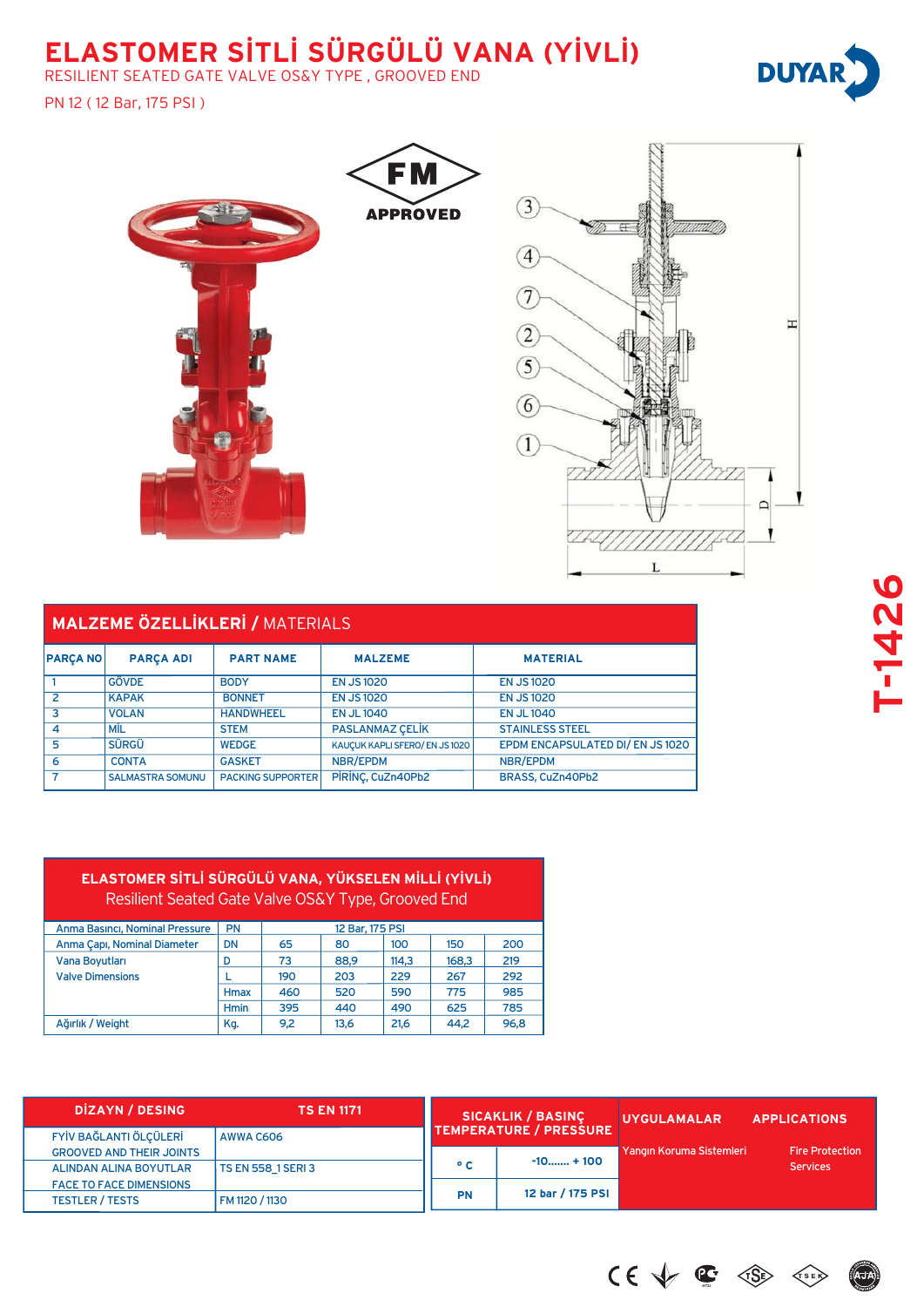## **ELASTOMER SİTLİ SÜRGÜLÜ VANA (YİVLİ)**

**FM** 

**APPROVED** 

RESILIENT SEATED GATE VALVE NRS TYPE , GROOVED END

#### **PN 12 ( 12 Bar, 175 PSI )**



|                          | <b>MALZEME ÖZELLİKLERİ / MATERIALS</b> |                   |                               |                                |  |  |  |  |  |  |
|--------------------------|----------------------------------------|-------------------|-------------------------------|--------------------------------|--|--|--|--|--|--|
| <b>PARÇA NO</b>          | <b>PARÇA ADI</b>                       | <b>PART NAME</b>  | <b>MALZEME</b>                | <b>MATERIAL</b>                |  |  |  |  |  |  |
|                          | <b>GÖVDE</b>                           | <b>BODY</b>       | <b>EN JS1020</b>              | <b>EN JS1020</b>               |  |  |  |  |  |  |
| $\overline{\phantom{0}}$ | <b>KAPAK</b>                           | <b>BONNET</b>     | <b>EN JS1020</b>              | <b>EN JS1020</b>               |  |  |  |  |  |  |
| 3                        | <b>ANAHTAR SOMUNU</b>                  | <b>WRENCH NUT</b> | <b>EN JL1040</b>              | <b>EN JL 1040</b>              |  |  |  |  |  |  |
| 4                        | MİL                                    | <b>STEM</b>       | <b>PASLANMAZ CELİK</b>        | <b>STAINLESS STEEL</b>         |  |  |  |  |  |  |
| 5                        | <b>SÜRGÜ</b>                           | <b>WEDGE</b>      | KAUCUK KAPLI SFERO/ EN JS1020 | EPDM ENCAPSULATED DI/EN JS1020 |  |  |  |  |  |  |
| 6                        | <b>CONTA</b>                           | <b>GASKET</b>     | <b>NBR/EPDM</b>               | NBR/EPDM                       |  |  |  |  |  |  |
|                          | <b>O-RING SOMUNU</b>                   | <b>BONNET NUT</b> | PİRİNC, CuZn40Pb2             | BRASS, CuZn40Pb2               |  |  |  |  |  |  |
|                          |                                        |                   |                               |                                |  |  |  |  |  |  |

#### **ELASTOMER SİTLİ SÜRGÜLÜ VANA, YÜKSELMEYEN MİLLİ (YİVLİ)** Resilient Seated Gate Valve NRS Type Grooved End

| Anma Basıncı, Nominal Pressure | <b>PN</b> | 12 Bar, 175 PSI |      |       |       |      |  |
|--------------------------------|-----------|-----------------|------|-------|-------|------|--|
| Anma Çapı, Nominal Diameter    | DN        | 65              | 80   | 100   | 150   | 200  |  |
| <b>Vana Boyutları</b>          | D         | 73              | 88.9 | 114.3 | 168.3 | 219  |  |
| <b>Valve Dimensions</b>        |           | 190             | 203  | 229   | 267   | 292  |  |
|                                | Hmax      | 270             | 292  | 334   | 415   | 508  |  |
| Ağırlık / Weight               | Kg.       | 11.6            | 12,1 | 14.2  | 31.9  | 37,8 |  |

| DIZAYN / DESING                 | <b>TS EN 1171</b>  |              | <b>SICAKLIK / BASINÇ</b><br><b>TEMPERATURE / PRESSURE</b> | <b>UYGULAMALAR</b>       | <b>APPLICATIONS</b>    |
|---------------------------------|--------------------|--------------|-----------------------------------------------------------|--------------------------|------------------------|
| YİV BAĞLANTI ÖLÇÜLERİ           |                    |              |                                                           |                          |                        |
| <b>GROOVED AND THEIR JOINTS</b> | AWWA C606          |              |                                                           | Yangın Koruma Sistemleri | <b>Fire Protection</b> |
| ALINDAN ALINA BOYUTLAR          |                    | $^{\circ}$ C | $-10$ + 120                                               |                          | <b>Services</b>        |
| <b>FACE TO FACE DIMENSIONS</b>  | TS EN 558_1 SERI 3 |              |                                                           |                          |                        |
| <b>TESTLER / TESTS</b>          | FM 1120 / 1130     | PN           | 12 bar / 175 PSI                                          |                          |                        |



 $CE \ntriangleleft C$  $\left\langle \left\{ \mathbf{s}\right\} \right\rangle$ 

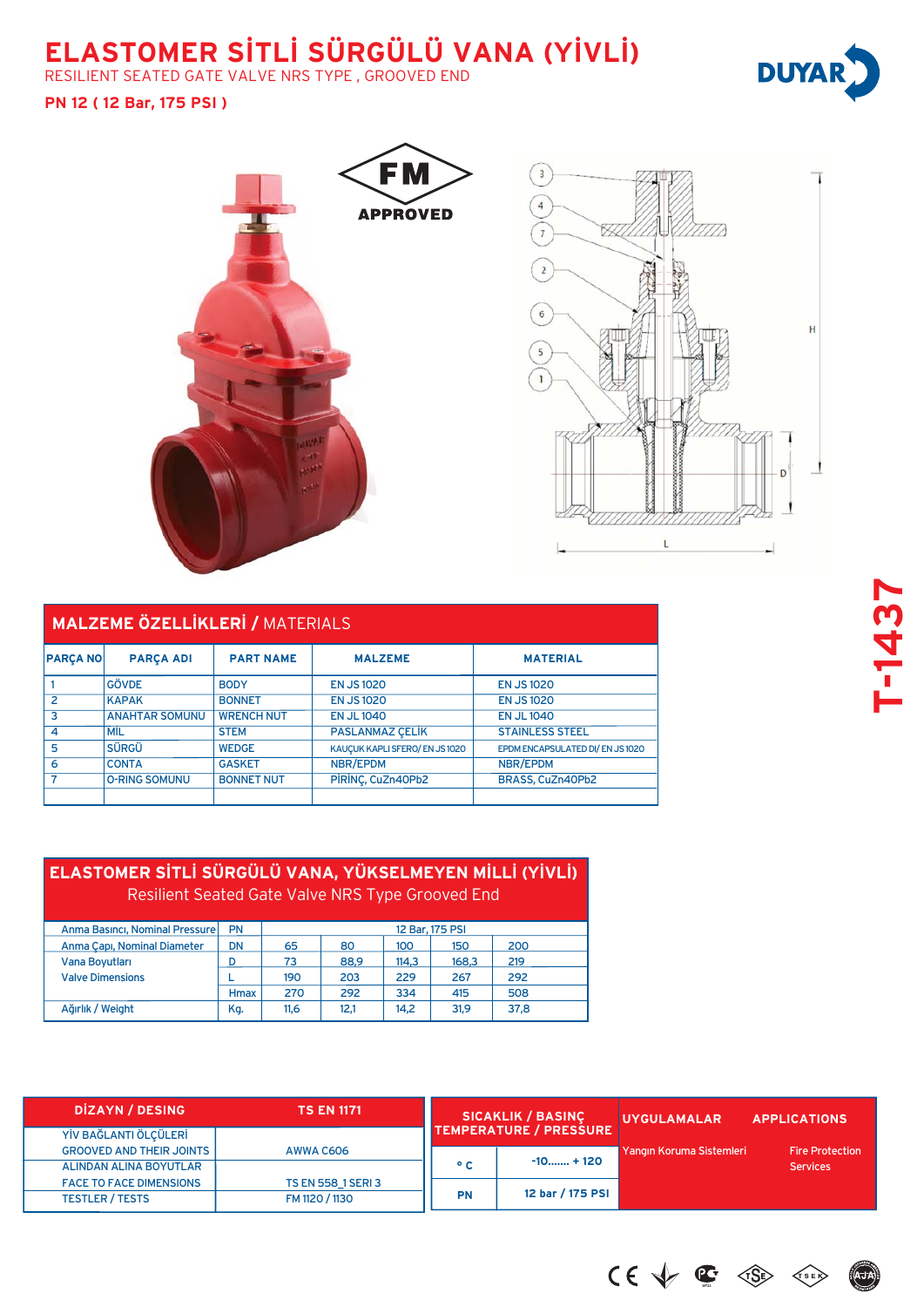## **ELASTOMER S‹TL‹ SÜRGÜLÜ VANA (FLANfiLI)**

RESILIENT SEATED GATE VALVE NRS TYPE , FLANGED END

#### **PN 12 ( 12 Bar, 175 PSI )**



|                 | <b>MALZEME ÖZELLİKLERİ / MATERIALS</b> |                   |                                |                                |  |  |  |  |  |  |  |
|-----------------|----------------------------------------|-------------------|--------------------------------|--------------------------------|--|--|--|--|--|--|--|
| <b>PARÇA NO</b> | <b>PARÇA ADI</b>                       | <b>PART NAME</b>  | <b>MALZEME</b>                 | <b>MATERIAL</b>                |  |  |  |  |  |  |  |
|                 | <b>GÖVDE</b>                           | <b>BODY</b>       | <b>EN JS 1020</b>              | <b>EN JS1020</b>               |  |  |  |  |  |  |  |
| 2               | <b>KAPAK</b>                           | <b>BONNET</b>     | <b>EN JS 1020</b>              | <b>EN JS 1020</b>              |  |  |  |  |  |  |  |
| 3               | <b>ANAHTAR SOMUNU</b>                  | <b>WRENCH NUT</b> | <b>EN JL 1040</b>              | <b>EN JL 1040</b>              |  |  |  |  |  |  |  |
| $\overline{4}$  | MİL                                    | <b>STEM</b>       | <b>PASLANMAZ CELÍK</b>         | <b>STAINLESS STEEL</b>         |  |  |  |  |  |  |  |
| 5               | <b>SÜRGÜ</b>                           | <b>WEDGE</b>      | KAUÇUK KAPLI SFERO/ EN JS 1020 | EPDM ENCAPSULATED DI/EN JS1020 |  |  |  |  |  |  |  |
| 6               | <b>CONTA</b>                           | <b>GASKET</b>     | NBR/EPDM                       | NBR/EPDM                       |  |  |  |  |  |  |  |
| 7               | <b>O-RING SOMUNU</b>                   | <b>BONNET NUT</b> | PİRİNÇ, CuZn40Pb2              | BRASS, CuZn40Pb2               |  |  |  |  |  |  |  |
| 8               | <b>HAREKET SOMUNU</b>                  | <b>WEDGW NUT</b>  | <b>KAPLAMALI CELİK</b>         | <b>COATED STEEL</b>            |  |  |  |  |  |  |  |

#### **ELASTOMER SİTLİ SÜRGÜLÜ VANA, YÜKSELEN MİLLİ (FLANŞLI)** Resilient Seated Gate Valve OS&Y Type, Flanged End

| Anma Basıncı, Nominal Pressure | <b>PN</b>   |       | 12 Bar, 175 PSI         |       |       |       |  |  |
|--------------------------------|-------------|-------|-------------------------|-------|-------|-------|--|--|
| Anma Capi, Nominal Diameter    | <b>DN</b>   | 65    | 100<br>80<br>200<br>150 |       |       |       |  |  |
| <b>Vana Boyutları</b>          |             | 150   | 185                     | 220   | 285   | 405   |  |  |
| <b>Valve Dimensions</b>        |             | 140   | 170                     | 190   | 210   | 250   |  |  |
|                                | <b>Hmax</b> | 270   | 292                     | 334   | 415   | 508   |  |  |
| Ağırlık / Weight               | Kg.         | 13.90 | 17.00                   | 21.70 | 39.85 | 67.40 |  |  |
|                                |             |       |                         |       |       |       |  |  |

| DIZAYN / DESING                 | <b>TS EN 1171</b>          | <b>SICAKLIK / BASINÇ</b><br>TEMPERATURE / PRESSURE |                  | <b>UYGULAMALAR</b>         | <b>APPLICATIONS</b>    |
|---------------------------------|----------------------------|----------------------------------------------------|------------------|----------------------------|------------------------|
| FLANŞ BAĞLANTI ÖLÇÜLERİ         | <b>TS ISO 7005-2</b>       |                                                    |                  |                            |                        |
| <b>FLANGED AND THEIR JOINTS</b> | <b>BS EN 1092-2</b>        |                                                    |                  | Yangın Koruma Sistemleri ' | <b>Fire Protection</b> |
| ALINDAN ALINA BOYUTLAR          | <b>TS EN 558 1 SERI 14</b> | $^{\circ}$ C                                       | $-10$ + 120      |                            | <b>Services</b>        |
| <b>FACE TO FACE DIMENSIONS</b>  |                            |                                                    |                  |                            |                        |
| <b>TESTLER / TESTS</b>          | FM 1120 / 1130             | <b>PN</b>                                          | 12 bar / 175 PSI |                            |                        |





 $\left\langle \left\{ \begin{matrix} \text{s} & \text{b} \\ \text{s} & \text{c} \end{matrix} \right\} \right\rangle$ 

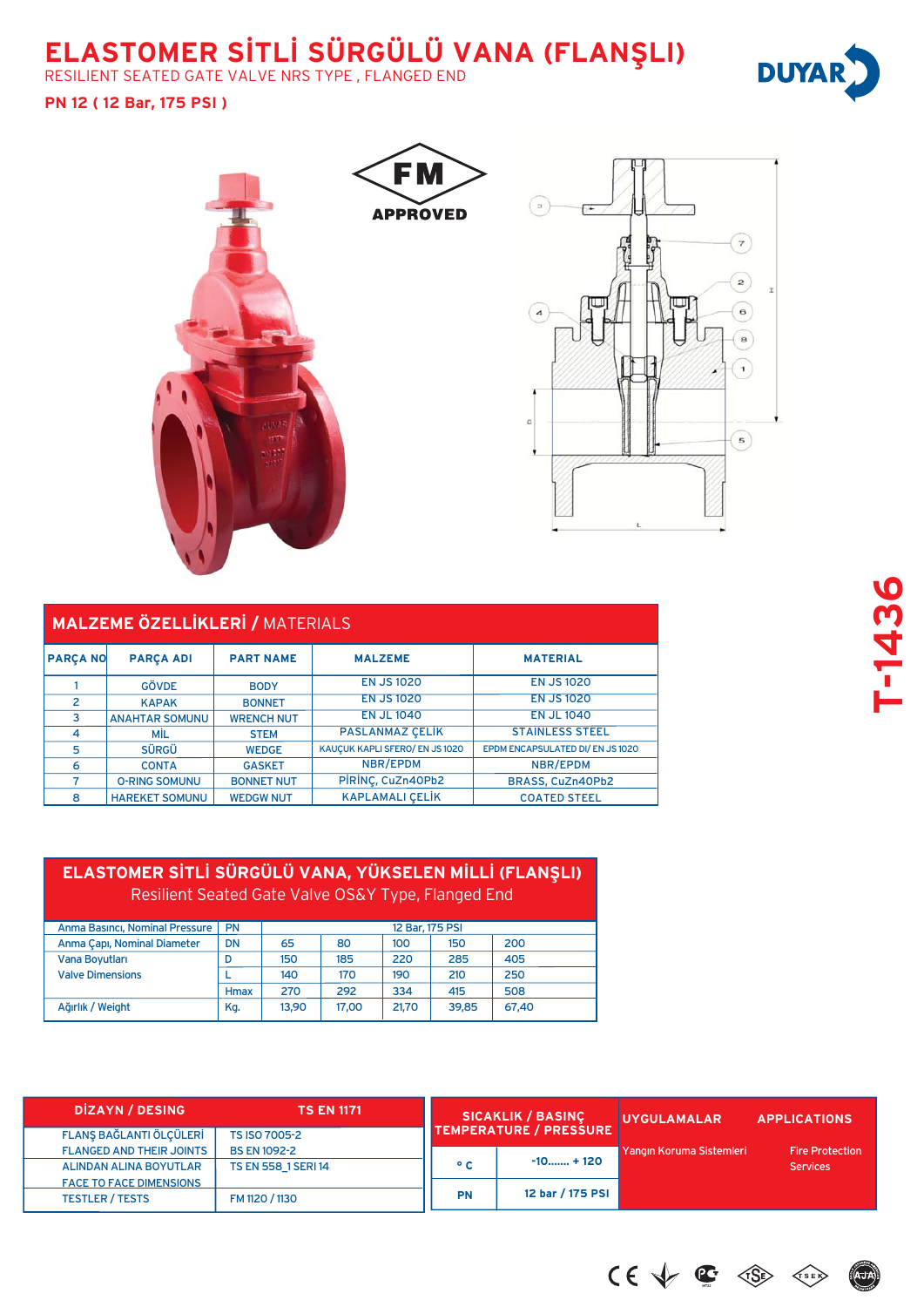#### **TEST & DRENAJ VANASI** TEST & DRAIN VALVE









| <b>MALZEME ÖZELLİKLERİ / MATERIALS</b> |                      |                    |                   |                  |  |  |  |
|----------------------------------------|----------------------|--------------------|-------------------|------------------|--|--|--|
| <b>PARÇA NO</b>                        | <b>PARÇA ADI</b>     | <b>PART NAME</b>   | <b>MALZEME</b>    | <b>MATERIAL</b>  |  |  |  |
|                                        | <b>GÖVDE</b>         | <b>BODY</b>        | PİRİNÇ, CuZn40Pb2 | BRASS, CuZn40Pb2 |  |  |  |
| $\overline{2}$                         | <b>KLAPE</b>         | <b>WEDGE</b>       | PİRİNÇ, CuZn40Pb2 | BRASS, CuZn40Pb2 |  |  |  |
| 3                                      | <b>KLAPE CONTASI</b> | <b>WEDGE SEAL</b>  | <b>PTFE</b>       | <b>PTFE</b>      |  |  |  |
| $\overline{4}$                         | <b>KAPAK CONTASI</b> | <b>GASKET</b>      | <b>PTFE</b>       | <b>PTFE</b>      |  |  |  |
| 5                                      | <b>KAPAK</b>         | <b>BONNET</b>      | PİRİNÇ, CuZn40Pb2 | BRASS, CuZn40Pb2 |  |  |  |
| 6                                      | KONUM GÖSTERGESİ     | POSITION INDICATOR |                   |                  |  |  |  |
| 7                                      | MİL                  | <b>STEM</b>        | PİRİNÇ, CuZn40Pb2 |                  |  |  |  |
| 8                                      | <b>VOLAN</b>         | <b>HANDWHEEL</b>   | <b>ALUMİNYUM</b>  | <b>ALUMINIUM</b> |  |  |  |

| <u>TEST &amp; DRENAJ VANASI</u><br><b>TEST &amp; DRAIN VALVE</b> |               |      |            |      |                |                 |
|------------------------------------------------------------------|---------------|------|------------|------|----------------|-----------------|
| <b>PN</b><br>Anma Basıncı, Nominal Pressure<br>12 Bar, 175 PSI   |               |      |            |      |                |                 |
| Anma Capi, Nominal Diameter                                      | <b>DN</b>     | 25   | 32         | 40   | 50             | 50              |
| Vana Boyutları                                                   | G             | 111  | $1^{1/4}1$ | 1/2n | 2 <sup>n</sup> | 2 <sup>11</sup> |
| <b>Valve Dimensions</b>                                          | <b>Orifis</b> | 1/2" | 1/2"       | 1/2" | 1/2"           | 17/32"          |
|                                                                  | AA            | 44   | 50         | 55   | 66             | 66              |
|                                                                  | D             | 70   | 70         | 80   | 90             | 90              |
|                                                                  |               | 130  | 156        | 168  | 180            | 180             |
|                                                                  | <b>Hmax</b>   | 195  | 195        | 195  | 257            | 257             |
| Ağırlık / Weight                                                 | Kg.           |      |            |      |                |                 |

| DIZAYN / DESING                | <b>FM 1625</b>       |                               | <b>SICAKLIK / BASINÇ</b> | <b>UYGULAMALAR</b>         | <b>APPLICATIONS</b>        |
|--------------------------------|----------------------|-------------------------------|--------------------------|----------------------------|----------------------------|
| DIS STANDARTI                  |                      | <b>TEMPERATURE / PRESSURE</b> |                          |                            |                            |
| <b>THREAD STANDARD</b>         | ISO 228/1            |                               |                          | • Yangın koruma sistemleri | • Fire protection Services |
| ALINDAN ALINA BOYUTLAR         |                      | $^{\circ}$ C                  | $-10$ + 120              |                            |                            |
| <b>FACE TO FACE DIMENSIONS</b> |                      |                               |                          |                            |                            |
| <b>TESTLER / TESTS</b>         | <b>TS EN 12266-1</b> | <b>PN</b>                     | 12 bar / 175 PSI         |                            |                            |

 $CE \nleftrightarrow \n\mathbf{C} \n\iff$  $\left\langle \left\langle \mathbf{S}\right\rangle \mathbf{E}\right\rangle$ 

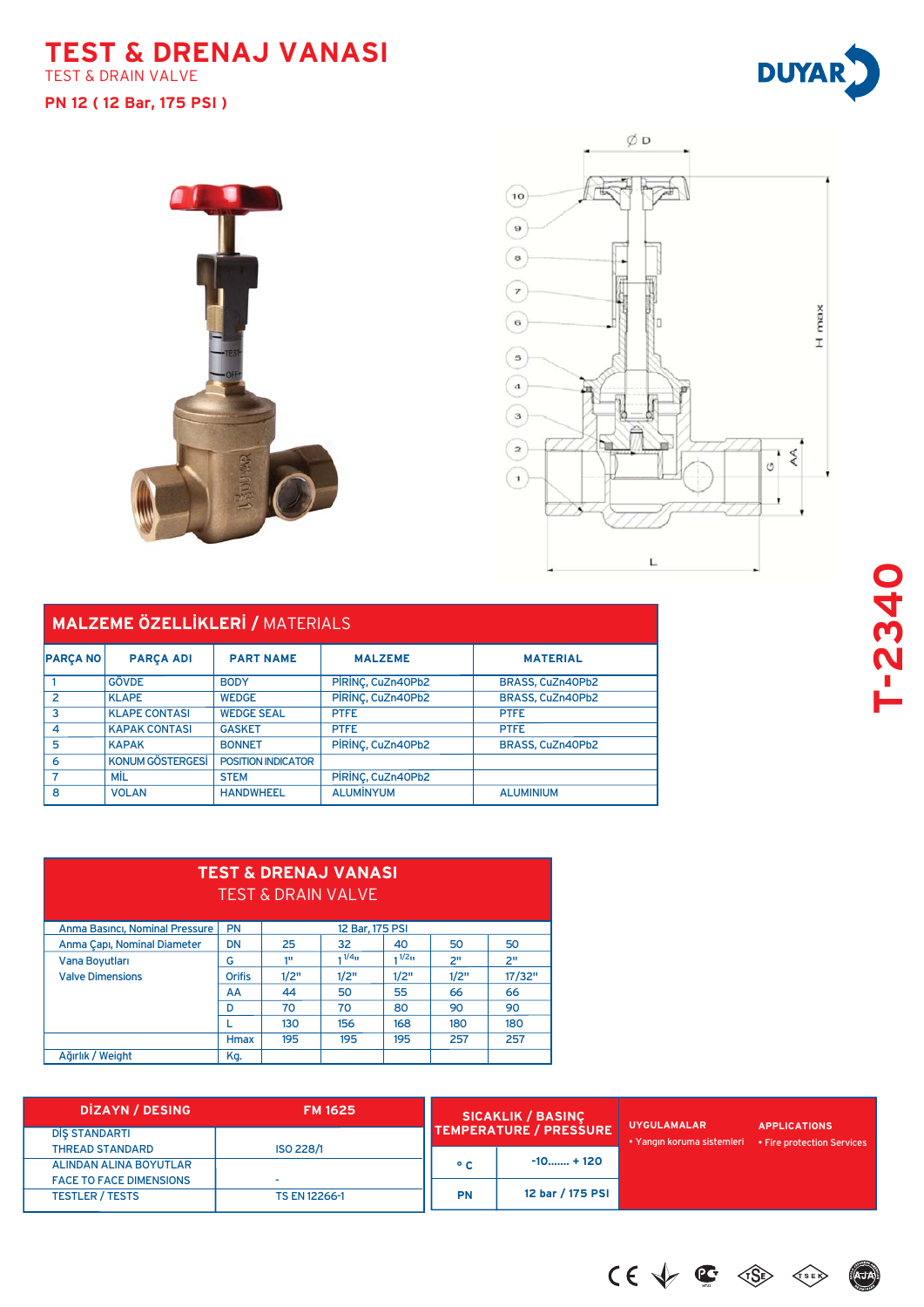## **YER ÜSTÜ YANGIN HİDRANTI**

OVER GROUND FIRE HYDRANT

**PN16 DN 100 SIZE 4"**







FLANŞLI DİRSEK (90°) FLANGED ELBOW (90°)

**DİZAYN / DESIGN TS EN 14384** TESTLER / TESTS TS EN 14384

| <b>MALZEME ÖZELLİKLERİ / MATERIALS</b> |                        |                               |                   |                        |  |  |  |
|----------------------------------------|------------------------|-------------------------------|-------------------|------------------------|--|--|--|
| <b>PARÇA NO</b>                        | <b>PARÇA ADI</b>       | <b>PART NAME</b>              | <b>MALZEME</b>    | <b>MATERIAL</b>        |  |  |  |
|                                        | <b>GÖVDE</b>           | <b>BODY</b>                   | GG25              | GG25                   |  |  |  |
| $\overline{2}$                         | <b>ALT ve ÜST BORU</b> | <b>UPPER &amp; LOWER PIPE</b> | <b>GG25</b>       | <b>GG25</b>            |  |  |  |
| 3                                      | <b>KAPAK</b>           | <b>PLUG</b>                   | ALÜMİNYUM ALAŞIMI | <b>AL ALLOY</b>        |  |  |  |
| 4                                      | <b>KAPLIN</b>          | <b>COUPLING</b>               | ALÜMİNYUM ALAŞIMI | <b>AL ALLOY</b>        |  |  |  |
| 5                                      | MİL                    | <b>ACTIVATING STEM</b>        | PASLANMAZ ÇELİK   | <b>STAINLESS STEEL</b> |  |  |  |
| 6                                      | TİJ                    | <b>SPINDLE</b>                | <b>St50</b>       | <b>St50</b>            |  |  |  |
| 7                                      | <b>HAREKET SOMUNU</b>  | <b>ACTIVATING NUT</b>         | GGG40             | GGG40                  |  |  |  |
| 8                                      | <b>CATAL</b>           | <b>FORK</b>                   | GG25              | GG25                   |  |  |  |
| 9                                      | <b>BORU</b>            | <b>ACTIVATING TUBE</b>        | St37              | <b>St37</b>            |  |  |  |
| 10 <sup>°</sup>                        | <b>KLAPE</b>           | <b>SEAT SEAL</b>              | GGG40+EPDM        | GGG40+EPDM             |  |  |  |
| 11                                     | <b>O-RINGLER</b>       | <b>O-RINGS</b>                | <b>EPDM</b>       | <b>EPDM</b>            |  |  |  |
| 12                                     | <b>CONTALAR</b>        | <b>GASKETS</b>                | <b>EPDM</b>       | <b>EPDM</b>            |  |  |  |

| YER ÜSTÜ YANGIN HİDRATI / OVER GROUNG FIRE HYDRANT |                              |             |             |                     |                      |                              |  |
|----------------------------------------------------|------------------------------|-------------|-------------|---------------------|----------------------|------------------------------|--|
| Tip / Type                                         | Anma Capi / Nominal Diameter | $h1$ (min.) | $h2$ (min.) | н                   | 80                   | Ağırlık (kg.)<br>Weight (Kg) |  |
| с                                                  | 100                          | 745         | 550         | 695<br>1040<br>1410 | 1435<br>1750<br>2150 | 92.6<br>104.2<br>128.6       |  |
|                                                    |                              |             |             | 1660                | 2400                 | 136.5                        |  |

| Hidrant Ölçüsü           | Çıkış Ölçüsü            | <b>KV</b><br>Flowrate $(m^3/h)$   |                             |  |
|--------------------------|-------------------------|-----------------------------------|-----------------------------|--|
| <b>Hidrant Dimension</b> | <b>Outlet Dimension</b> | <b>Tek Çıkış</b><br><b>Single</b> | Çift Çıkış<br><b>Double</b> |  |
| <b>DN 100</b>            | 2 x DN 65               | 115                               | 210                         |  |

| SICAKLIK / BASINÇ<br>TEMPERATURE / PRESSURE |             | <b>UYGULAMALAR</b><br>• Yangın tesisatlarında | <b>APPLICATIONS</b><br>• Fire fighting Systems |
|---------------------------------------------|-------------|-----------------------------------------------|------------------------------------------------|
| $^{\circ}$ C                                | $-10$ + 120 |                                               |                                                |
| <b>PN</b>                                   | 16          |                                               |                                                |

"Ürünlerimizde yapmış olduğumuz sürekli iyileştirme çalışmalarından dolayı, önceden haber vermeden ürün dizayn ve yapısında değişiklik yapma hakkını saklı tutarız."<br>"Due to continuous development of our products, we reserv







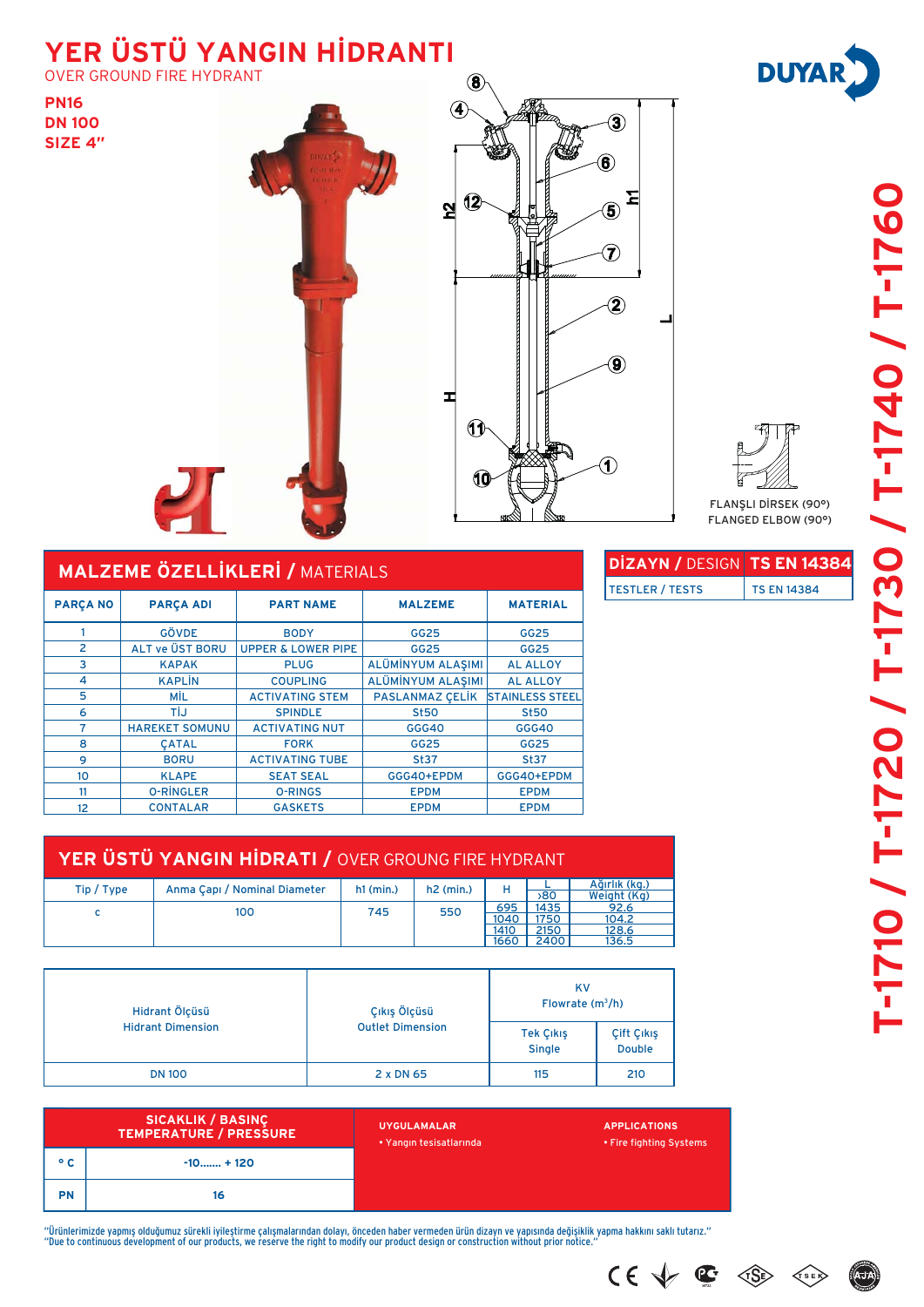## **YER ALTI YANGIN HİDRANTI**

UNDERGROUND FIRE HYDRANT

**PN16 DN 80 SIZE 3"**





| <b>MALZEME ÖZELLİKLERİ / MATERIALS</b> |                           |                       |                        |                        |  |  |
|----------------------------------------|---------------------------|-----------------------|------------------------|------------------------|--|--|
| <b>PARÇA NO</b>                        | <b>PARÇA ADI</b>          | <b>PART NAME</b>      | <b>MALZEME</b>         | <b>MATERIAL</b>        |  |  |
|                                        | <b>ALT GÖVDE</b>          | <b>VALVE CASING</b>   | <b>GG25</b>            | <b>GG25</b>            |  |  |
| $\overline{2}$                         | SİT                       | <b>BODY SEAT</b>      | <b>Ms 58</b>           | <b>Ms 58</b>           |  |  |
| 3                                      | <b>CONTALAR</b>           | <b>GASKETS</b>        | <b>EPDM</b>            | <b>EPDM</b>            |  |  |
| 4                                      | <b>O-RINGLER</b>          | <b>O-RINGS</b>        | <b>EPDM</b>            | <b>EPDM</b>            |  |  |
| 5                                      | <b>HAREKET BORUSU</b>     | <b>ACTIVATING TUB</b> | <b>St 37</b>           | <b>St 37</b>           |  |  |
| 6                                      | ÜST GÖVDE                 | <b>BODY</b>           | GG25 - GGG40 / 50      | GG25 - GGG40 / 50      |  |  |
| 7                                      | MİL                       | <b>STEM</b>           | <b>PASLANMAZ CELİK</b> | <b>STAINLESS STEEL</b> |  |  |
| 8                                      | <b>KAPAK</b>              | <b>OUTLET COVER</b>   | <b>GG25</b>            | <b>GG25</b>            |  |  |
| 9                                      | <b>FLANSLI DIRSEK 90°</b> | <b>FLANGED ELBOW</b>  | <b>GG25</b>            | <b>GG25</b>            |  |  |
| 10                                     | <b>KLAPE</b>              | <b>SEAT SEAL</b>      | GGG40+EPDM             | GGG40+EPDM             |  |  |

|                       | <b>DİZAYN / DESIGN</b> | TS EN 2821/14339   |
|-----------------------|------------------------|--------------------|
|                       | <b>TESTLER / TESTS</b> | TS EN 2821 / 14339 |
| <b>MATERIAL</b>       |                        |                    |
| GG25                  |                        |                    |
| <b>Ms 58</b>          |                        |                    |
| <b>EPDM</b>           |                        |                    |
| <b>EPDM</b>           |                        |                    |
| <b>St 37</b>          |                        |                    |
| 325 - GGG40 / 50      |                        |                    |
| <b>TAINLESS STEEL</b> |                        |                    |
|                       |                        |                    |

#### YER ALTI YANGIN HİDRANTI / UNDERGROUND HYDRANT

| nΝ | d.  | $\sim$<br>a∠ | nı | n∠  | n3   | Ağırlık / Weight (kg.) |
|----|-----|--------------|----|-----|------|------------------------|
|    | 110 | 75           | 50 | 750 | 1015 | 66                     |

| Hidrant Ölçüsü           | Çıkış Ölçüsü            | <b>KV</b><br>Flowrate $(m^3/h)$ |
|--------------------------|-------------------------|---------------------------------|
| <b>Hidrant Dimension</b> | <b>Outlet Dimension</b> | Tek Çıkış<br><b>Single</b>      |
| <b>DN 80</b>             | 1 x DN 75               | 120                             |

| <b>SICAKLIK / BASINÇ</b><br><b>TEMPERATURE / PRESSURE</b> |             | <b>UYGULAMALAR</b><br>• Yangın tesisatlarında | <b>APPLICATIONS</b><br>• Fire fighting Systems |
|-----------------------------------------------------------|-------------|-----------------------------------------------|------------------------------------------------|
| $^{\circ}$ C                                              | $-10$ + 120 |                                               |                                                |
| <b>PN</b>                                                 | 16          |                                               |                                                |

"Ürünlerimizde yapmış olduğumuz sürekli iyileştirme çalışmalarından dolayı, önceden haber vermeden ürün dizayn ve yapısında değişiklik yapma hakkını saklı tutarız."<br>"Due to continuous development of our products, we reserv





 $CE \nleftrightarrow \n\mathbf{C} \n\Leftrightarrow$ 

 $\left\langle \left\{ \begin{matrix} \text{s} & \text{r} \\ \text{s} & \text{r} \end{matrix} \right\} \right\rangle$ 

 $\circledcirc$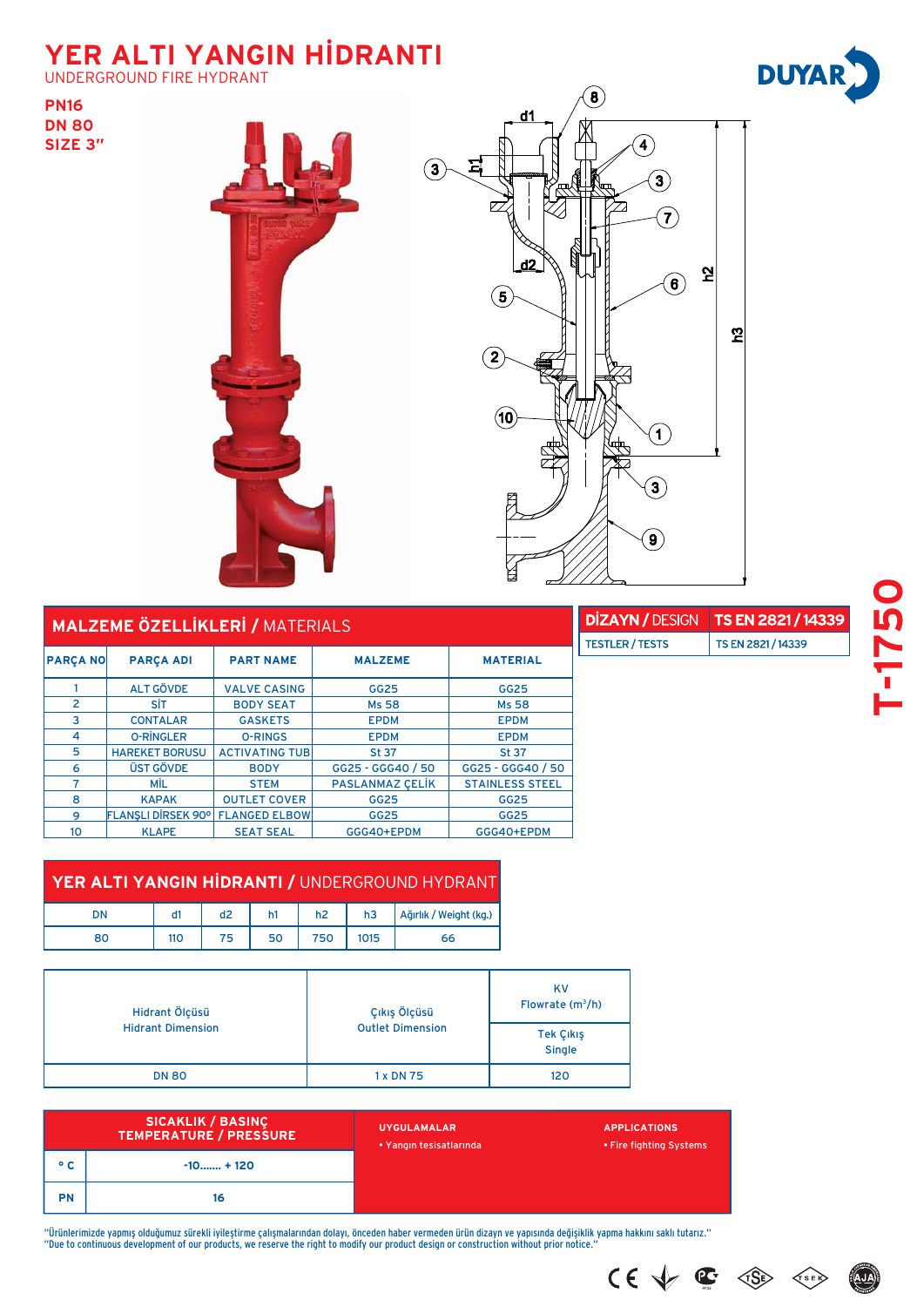







| <b>MATERIALS LIST</b>           |                       |                                    |  |  |
|---------------------------------|-----------------------|------------------------------------|--|--|
| <b>No</b>                       | Component             | <b>Material</b>                    |  |  |
| $\mathbf{1}$                    | <b>Hex Cap Screw</b>  | <b>Carbon Steel ASTM A307B</b>     |  |  |
| $\overline{2}$                  | <b>Hex Nut</b>        | <b>Carbon Steel ASTM A307B</b>     |  |  |
| $\overline{3}$                  | <b>Crane Coupling</b> | Ductile Iron ASTM A536 gr 65-45-12 |  |  |
| $\overline{\mathbf{4}}$         | <b>Cotter Pin</b>     | <b>Stainless Steel AISI 304</b>    |  |  |
| 5                               | <b>Base Flange</b>    | <b>Cast Iron ASTM A126 Class B</b> |  |  |
| 6                               | <b>Hex Nut</b>        | <b>Carbon Steel ASTM A307B</b>     |  |  |
| $\overline{7}$                  | <b>Hex Cap Screew</b> | <b>Carbon Steel ASTM A307B</b>     |  |  |
| 8                               | <b>Standpipe</b>      | Carbon Steel ASTM A53              |  |  |
| 9                               | <b>Stem 1" Square</b> | <b>Carbon Steel ASTM AISI 1045</b> |  |  |
| 10                              | <b>Body</b>           | <b>Cast Iron ASTM A126 Class B</b> |  |  |
| 11                              | <b>Locking Wrench</b> | Ductile Iron ASTM A536 gr 65-45-12 |  |  |
| <b>Target Carrier Nut</b><br>12 |                       | Bronze ASTM B62 C83600             |  |  |
|                                 |                       | <b>Stainless Steel AISI 304</b>    |  |  |
| 13                              | <b>Hex Cap Screw</b>  | <b>Carbon Steel ASTM A307B</b>     |  |  |
| 14                              | <b>Hex Nut</b>        | <b>Carbon Steel ASTM A307B</b>     |  |  |
| 15                              | <b>Hex Cap Screew</b> | <b>Carbon Steel ASTM A307B</b>     |  |  |
| 16                              | <b>Target</b>         | <b>Cast Aluminium</b>              |  |  |
| 17                              | <b>Window Glass</b>   | <b>Plexiglass</b>                  |  |  |
| 18                              | Gasket                | <b>PTFE</b>                        |  |  |
| 19                              | <b>Operating Nut</b>  | Bronze ASTM B62 C83600             |  |  |
|                                 |                       | <b>Stainless Steel AISI 304</b>    |  |  |
| 20                              | <b>Top Section</b>    | <b>Cast Iron ASTM A126 Class B</b> |  |  |
| 21                              | <b>Snap Ring</b>      | <b>Stainless Steel AISI 1066</b>   |  |  |
| $\overline{22}$                 | Plug                  | <b>Malleable Iron</b>              |  |  |
| $\overline{23}$                 | <b>Square Nut</b>     | <b>Carbon Steel ASTM A307B</b>     |  |  |
| 24                              | <b>Hex Cap Screw</b>  | <b>Carbon Steel ASTM A307B</b>     |  |  |

"Ürünlerimizde yapmış olduğumuz sürekli iyileştirme çalışmalarından dolayı, önceden haber vermeden ürün dizayn ve yapısında değişiklik yapma hakkını saklı tutarız."<br>"Due to continuous development of our products, we reserv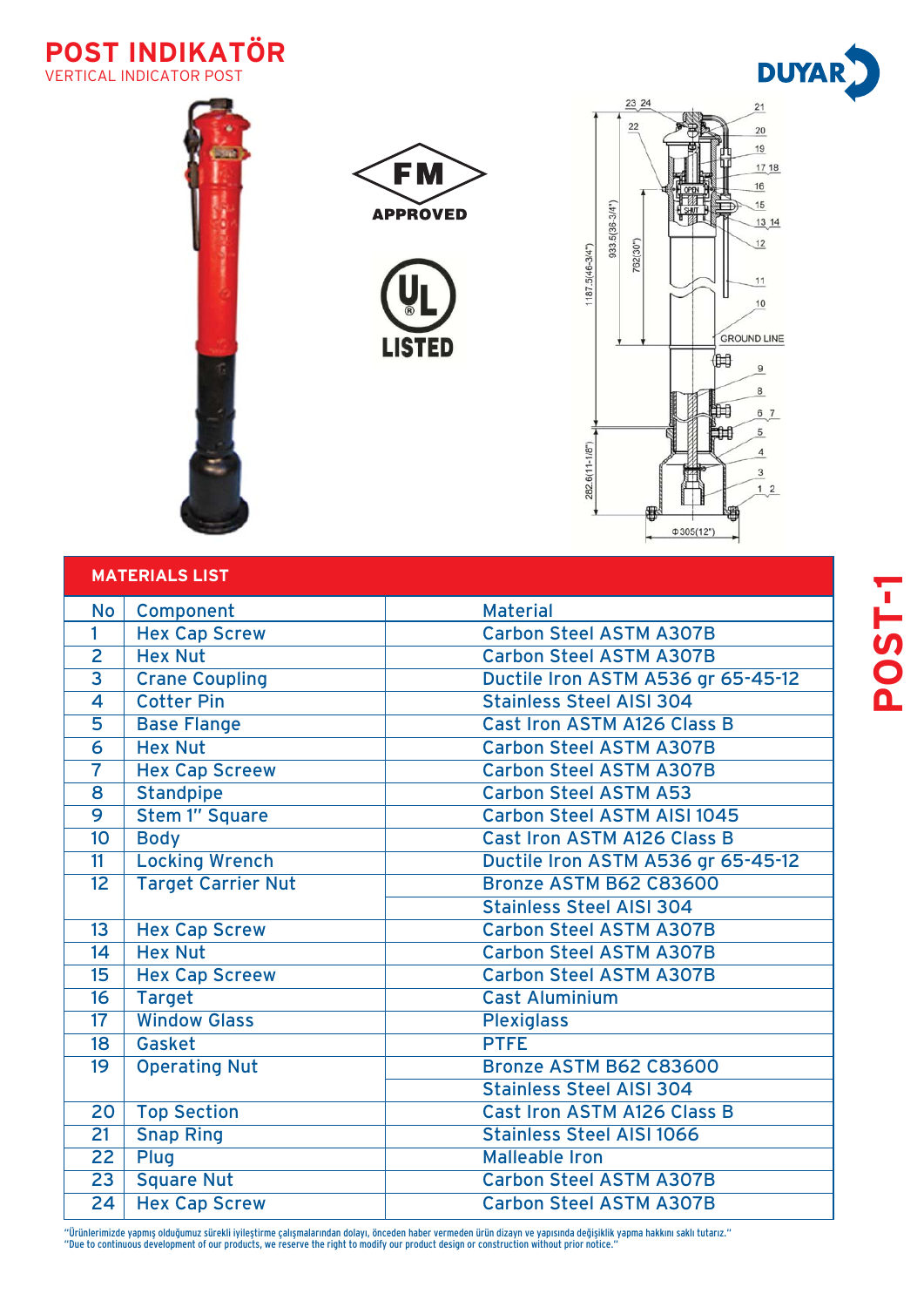### *iZLEME ANAHTARLI WAFER KELEBEK VANA*

SUPERVISOR SWITCH WAFER TYPE BUTTERFLY VALVE **PN 16 DN 40 … DN 600 SIZE 1 1/2"...24''**

**FLANS STANDARTI PN 6/10/16** 



| <b>MALZEME ÖZELLİKLERİ / MATERIALS</b> |                        |                          |                        |                        |  |  |
|----------------------------------------|------------------------|--------------------------|------------------------|------------------------|--|--|
| <b>NO</b>                              | <b>PARÇA ADI</b>       | <b>PART NAME</b>         | <b>MALZEME</b>         | <b>MATERIAL</b>        |  |  |
|                                        | <b>GÖVDE</b>           | <b>BODY</b>              | GG25 / GGG40           | GG25 / GGG40           |  |  |
| 2                                      | <b>KLAPE</b>           | <b>DISC</b>              | <b>PASLANMAZ CELİK</b> | <b>STAINLESS STEEL</b> |  |  |
| 3                                      | <b>IZLEME ANAHTARI</b> | <b>SWITCH</b>            | GGG40                  | GGG40                  |  |  |
| 4                                      | ÜST / ALT MİL          | <b>TOP / BOTTOM STEM</b> | <b>PASLANMAZ CELİK</b> | <b>STAINLESS STEEL</b> |  |  |
| 5                                      | SIZDIRMAZLIK YATAĞI    | <b>SEAT</b>              | <b>EPDM / NBR</b>      | <b>EPDM/NBR</b>        |  |  |
| 6                                      | <b>TAPA</b>            | <b>PLUG</b>              | <b>CELIK</b>           | <b>STEEL</b>           |  |  |
| 7                                      | <b>SALMASTRA</b>       | <b>PACKING</b>           | <b>FIBER GLASS</b>     | <b>FIBER GLASS</b>     |  |  |

| <b>DİZAYN / DESIGN</b>         | <b>TS EN 593</b>     |
|--------------------------------|----------------------|
| <b>FLANS BAĞLANTI ÖLÇÜLERİ</b> | <b>TS ISO 7005-2</b> |
| <b>FLANGE AND THEIR JOINTS</b> | <b>BS EN 1092-2</b>  |
| <b>ALINDAN ALINA BOYUTLAR</b>  | <b>TS EN 558-1</b>   |
| <b>FACE TO FACE DIMENSIONS</b> | SERİ <sub>20</sub>   |
| <b>TESTLER / TESTS</b>         | <b>TS EN 12266-1</b> |

| SICAKLIK / BASINÇ<br>TEMPERATURE / PRESSURE |             | <b>UYGULAMALAR</b><br>• Yangın tesisatlarında | <b>APPLICATIONS</b><br>• Fire fighting Systems |
|---------------------------------------------|-------------|-----------------------------------------------|------------------------------------------------|
| $^{\circ}$ C                                | $-10$ + 120 |                                               |                                                |
| <b>PN</b>                                   | 6/10/16     |                                               |                                                |

**T-0990**

"Ürünlerimizde yapmış olduğumuz sürekli iyileştirme çalışmalarından dolayı, önceden haber vermeden ürün dizayn ve yapısında değişiklik yapma hakkını saklı tutarız."<br>"Due to continuous development of our products, we reserv



TSEK